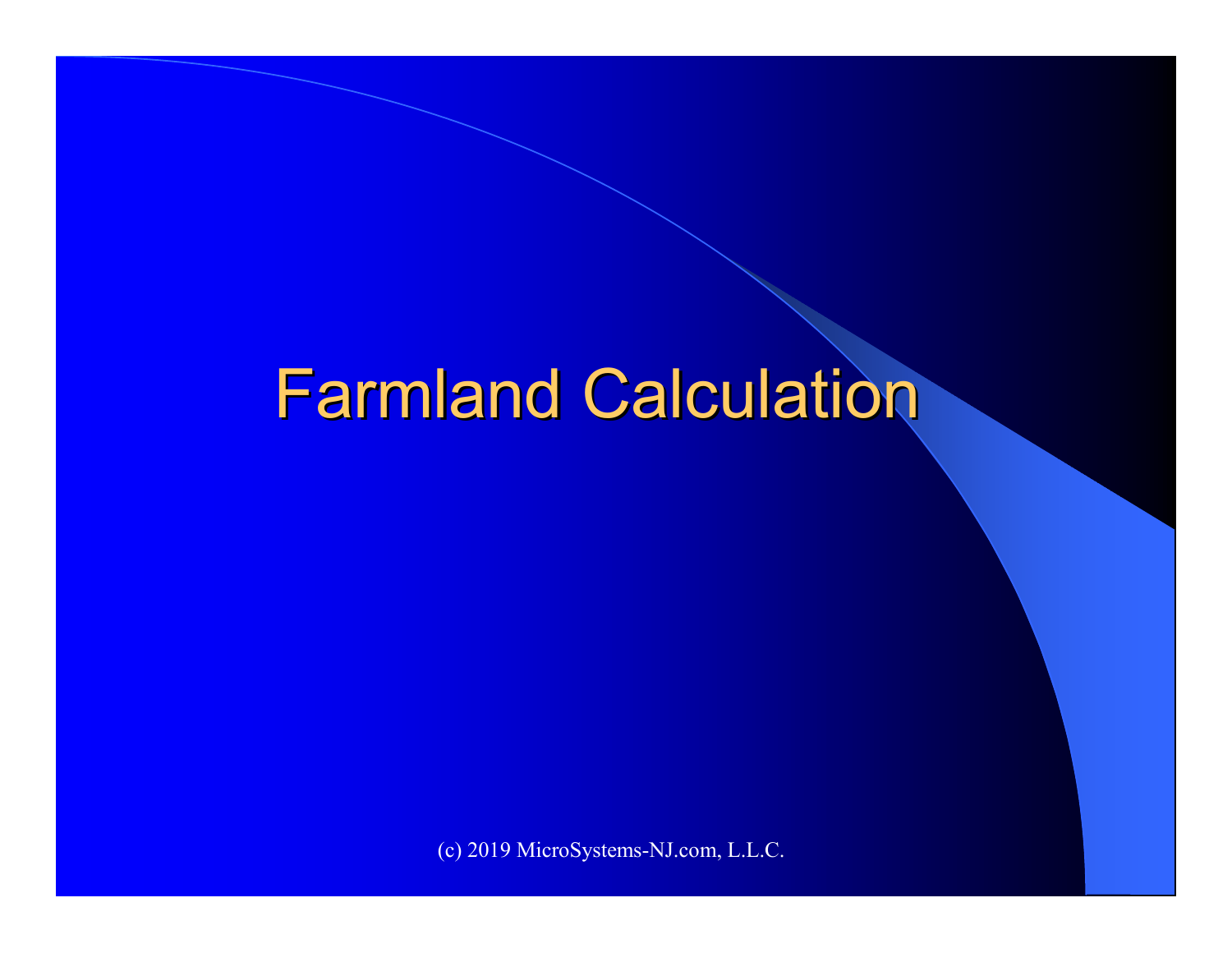# Introduction

- Bill Raska, CTA
- www.MicroSystems-nj.com
- $\bullet$  or
- $\bullet$ www.msnj.us
- Presentation as PDF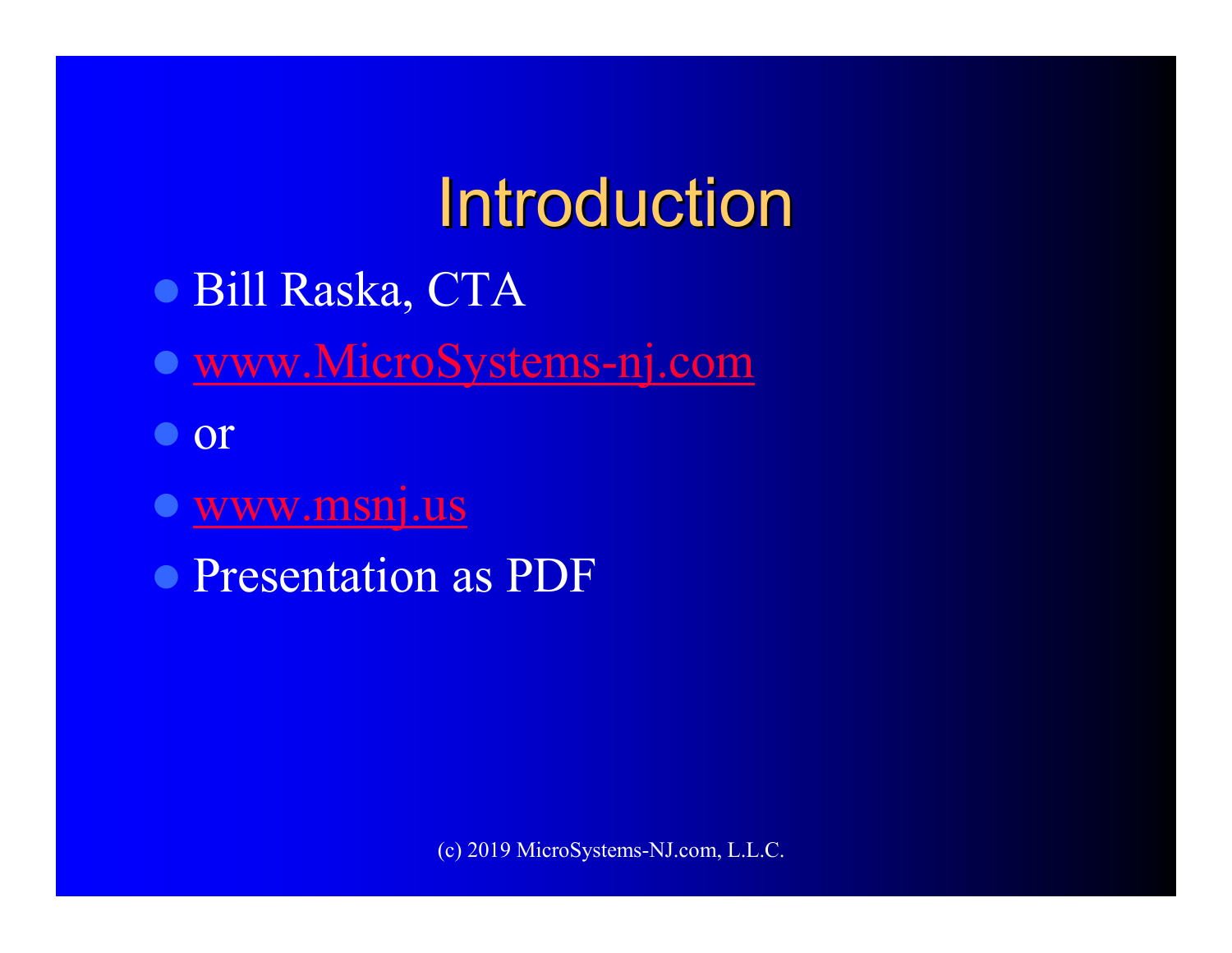#### www.msnj.us

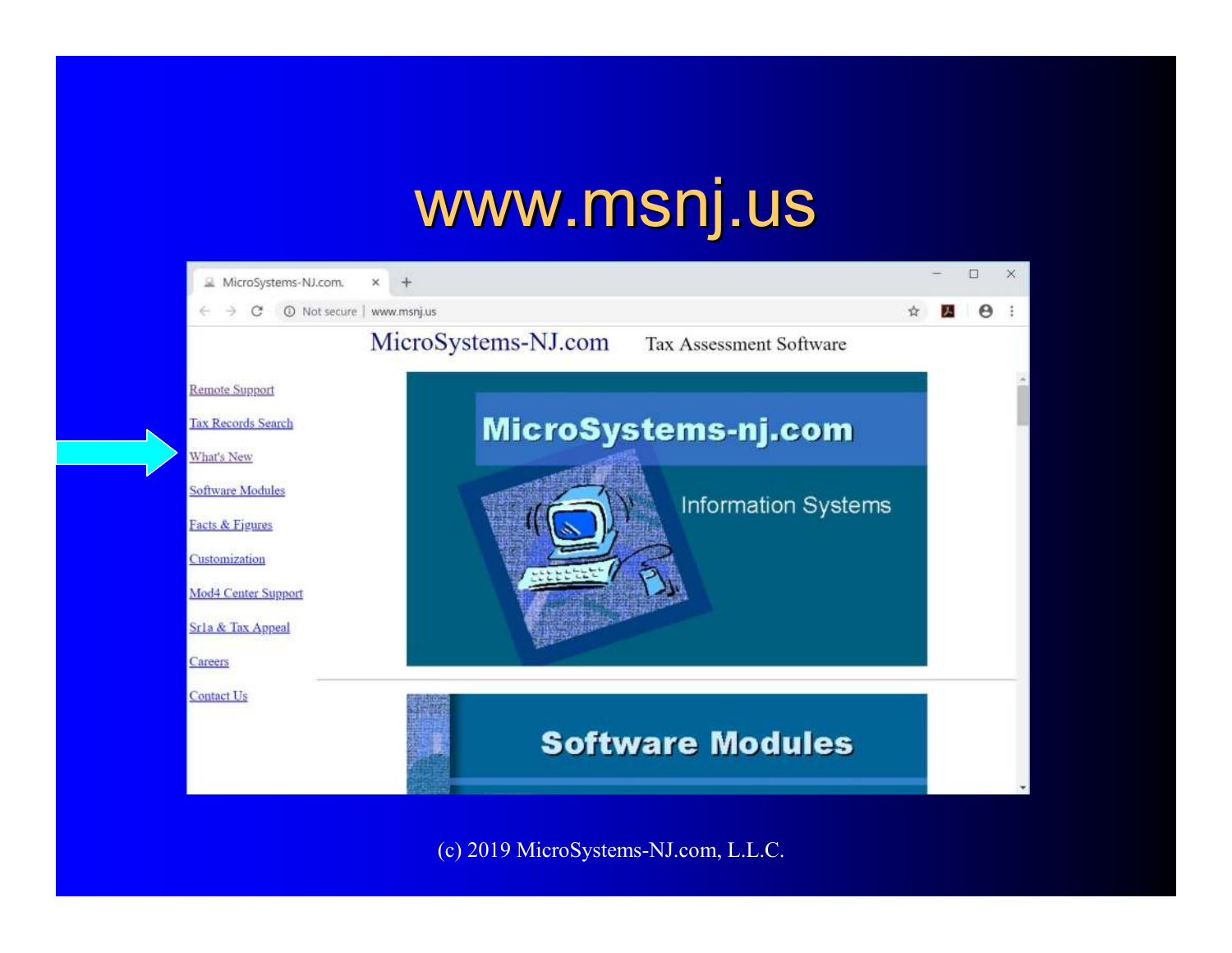#### **Menu**

# • # 15 - Land Data Entry • # 2 - Qualified Farm Data Entry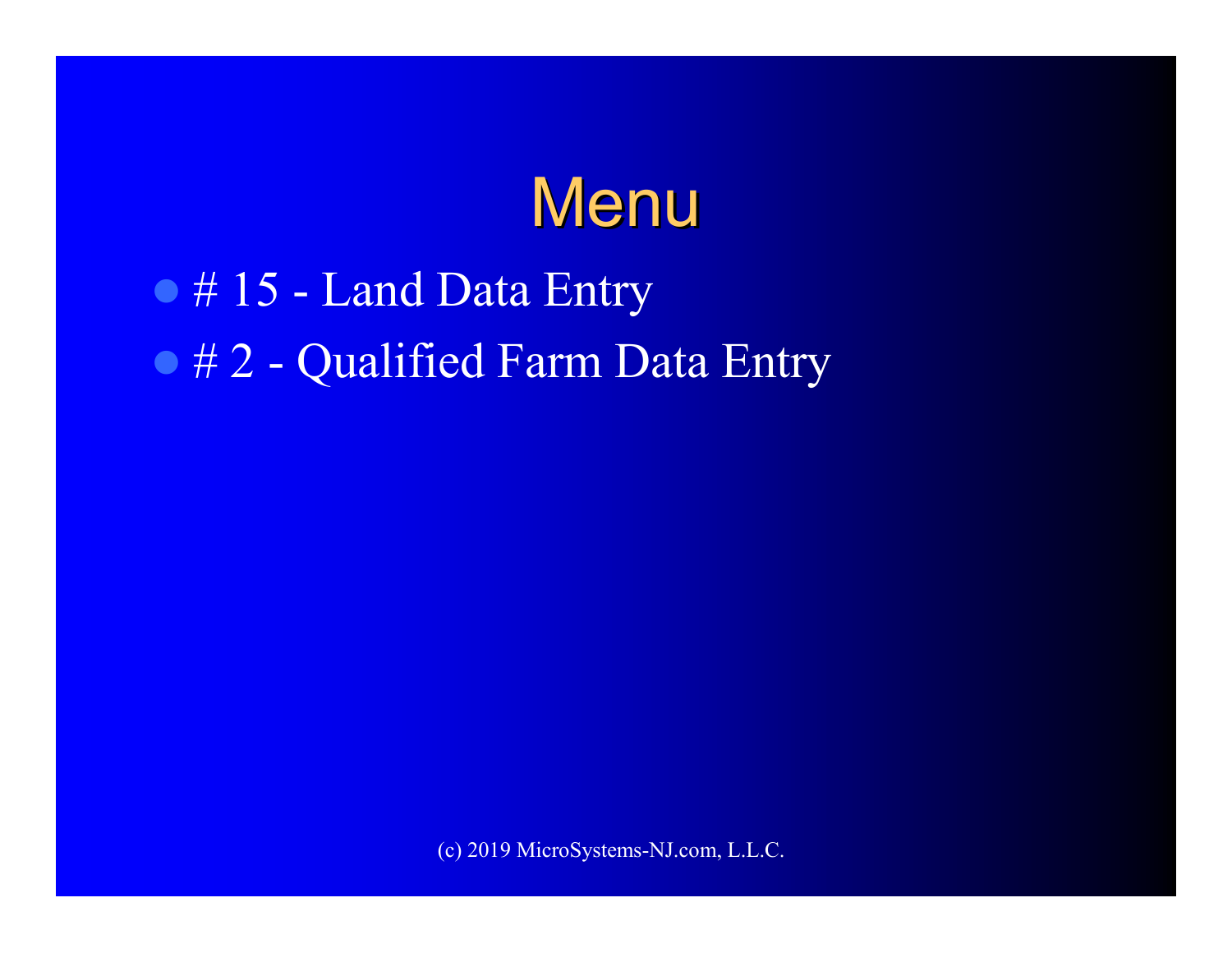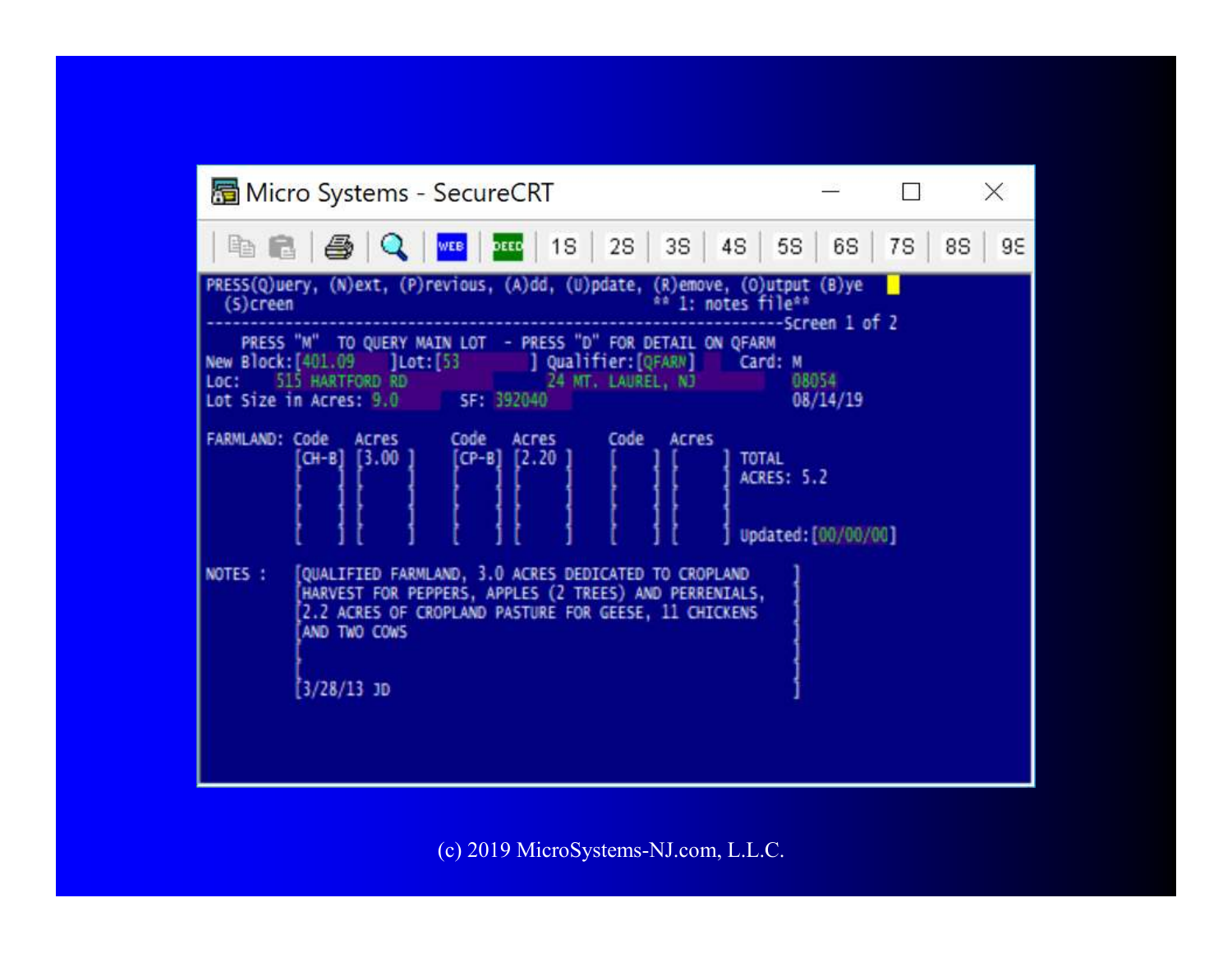## Recommended Codes

|             |                                    | <b>Burlington County</b> |
|-------------|------------------------------------|--------------------------|
| CH-B        | <b>CROPLAND HARVESTED</b>          | \$760                    |
| $CP-B$      | <b>CROPLAND PASTURE</b>            | \$380                    |
| $IG-B$      | <b>IMPUTED GRAZING</b>             | \$152                    |
| PP-B        | <b>PERMANENT PASTURE</b>           | \$133                    |
| <b>WA-B</b> | <b>APPURTENANT WOODLAND</b>        | \$38                     |
| <b>WN-B</b> | NON-APPURTENANT<br><b>WOODLAND</b> | \$156                    |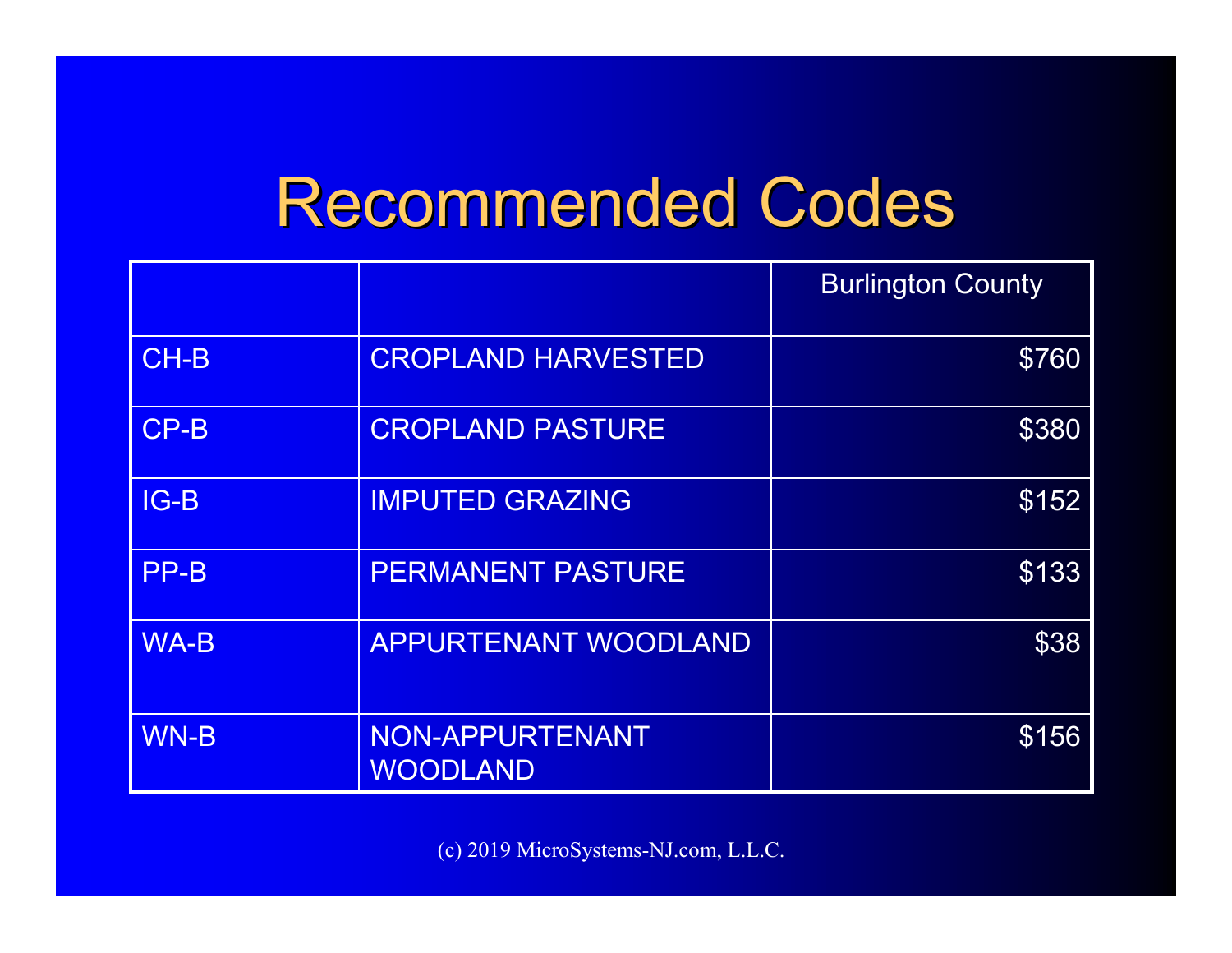# Farmland Values

https://www.state.nj.us/treasury/taxation/pdf/lpt/2019feac-booklet.pdf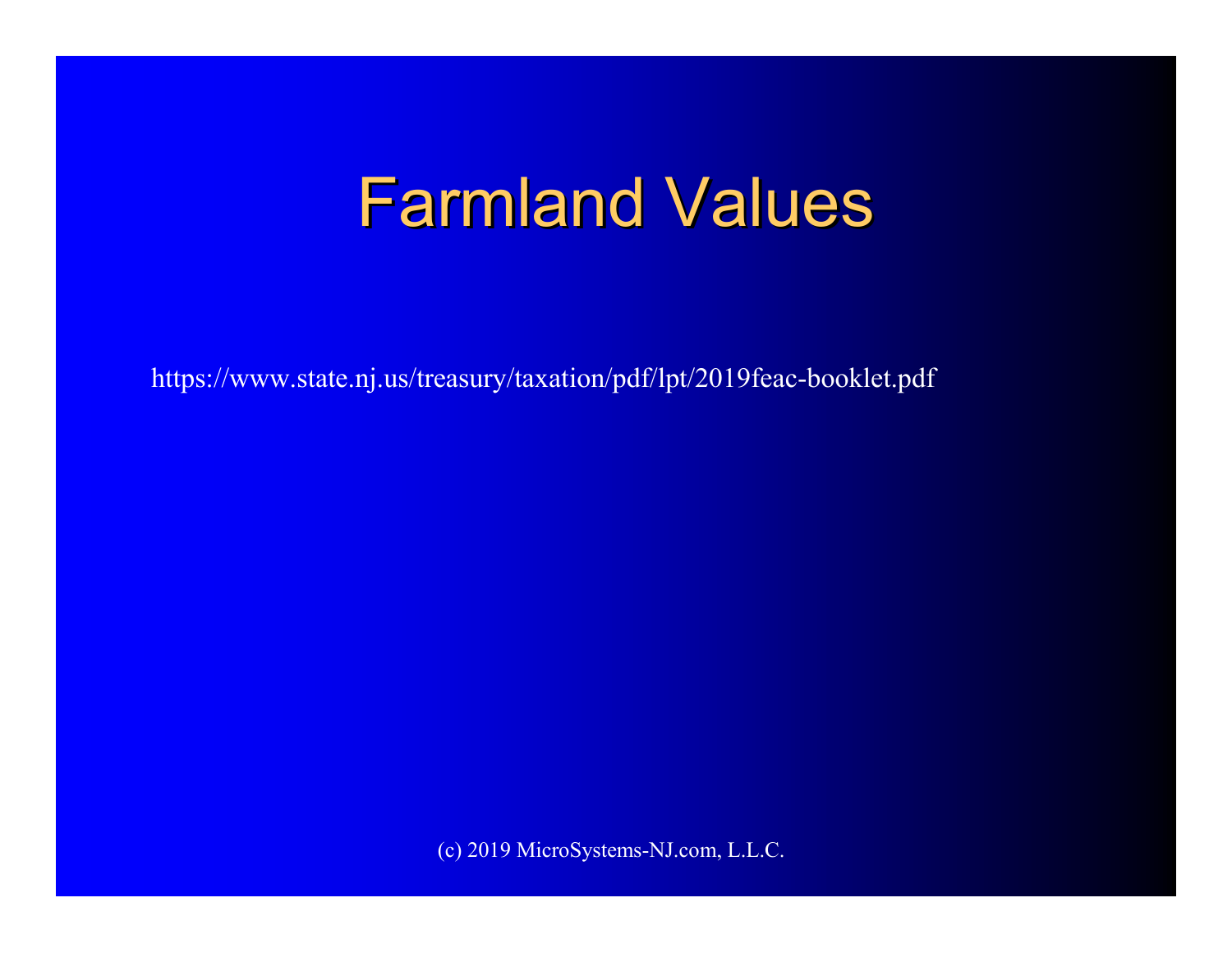## Codes Screen

|                                                                                                                                  | Micro Systems - SecureCRT                                                                                         |  | $\times$ |
|----------------------------------------------------------------------------------------------------------------------------------|-------------------------------------------------------------------------------------------------------------------|--|----------|
|                                                                                                                                  |                                                                                                                   |  | 95       |
| $(5)$ creen                                                                                                                      | PRESS(Q)uery, (N)ext, (P)revious, (A)dd, (U)pdate, (R)emove, (O)utput (B)ye (S)creen<br>------------Screen:1 of 2 |  |          |
|                                                                                                                                  | MASTER CODES ENTRY/MODIFICATION                                                                                   |  |          |
| Code ID: 212                                                                                                                     |                                                                                                                   |  |          |
|                                                                                                                                  | Category: QUALIFIED FARMLAND                                                                                      |  |          |
|                                                                                                                                  | Description: CROPLAND HARVEST<br>青春                                                                               |  |          |
| Lookup Code: CH-B<br>To Size <sup>#</sup> :<br>Factor: 760000<br>Constant:<br>Quality/Depr Table: 0<br><sup>a</sup> See Screen 2 | 9999<br>$/1000 =$<br>760,000<br>0.000<br>- 0<br>= Value Used In Calculations<br>Updated: 09/28/18 08/14/19        |  |          |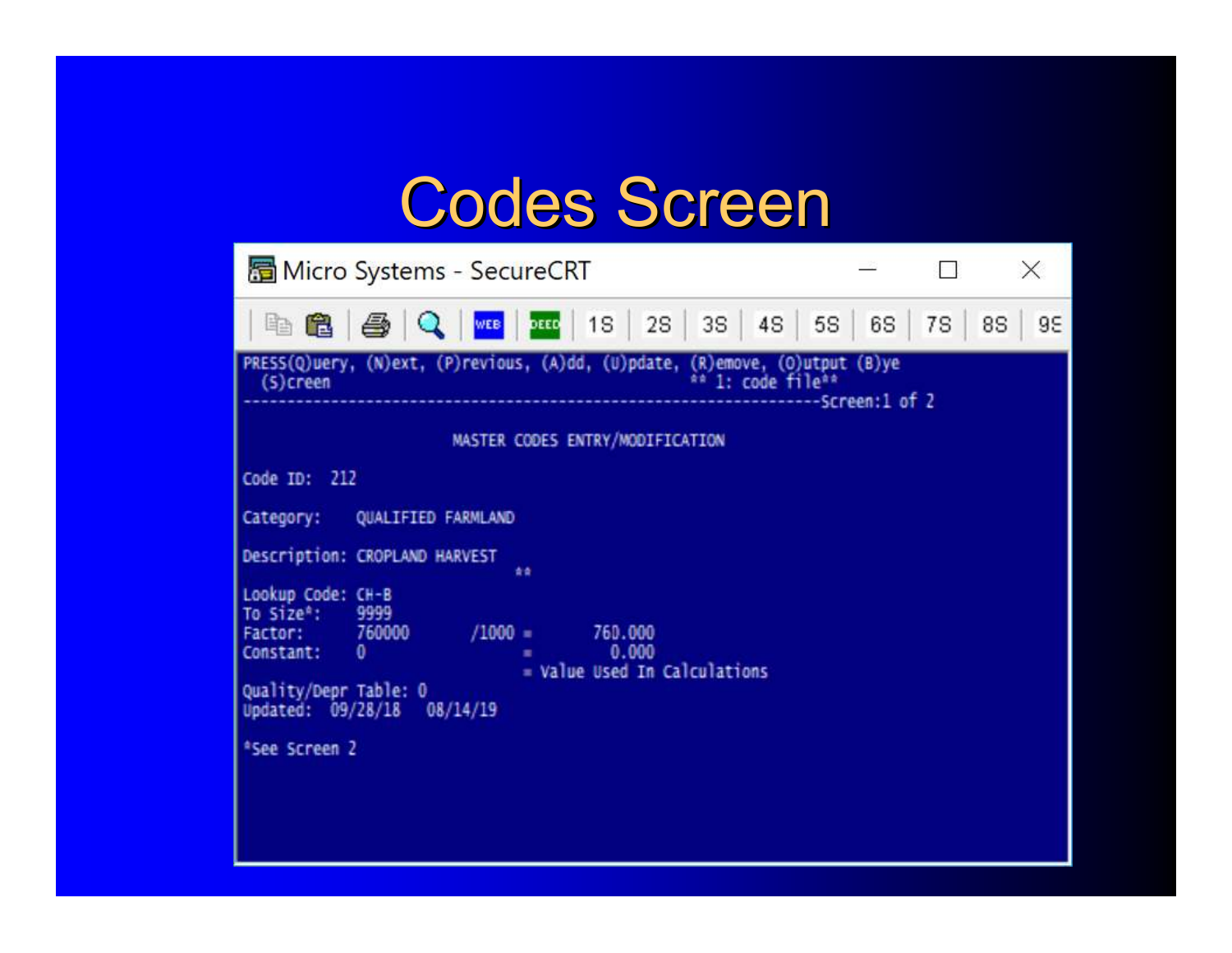#### Reports Menu

- 0 # 38 Farmland Assessments
- #4 Farmland CSV File and Recalc
- Update Mod4 1=Yes (default=0):
	- $\mathcal{L}_{\mathcal{A}}$ – Press Enter
- Recalculate 1=Yes (default=0):
	- <u>– Liberator Angelski, politik a po</u> – Press Enter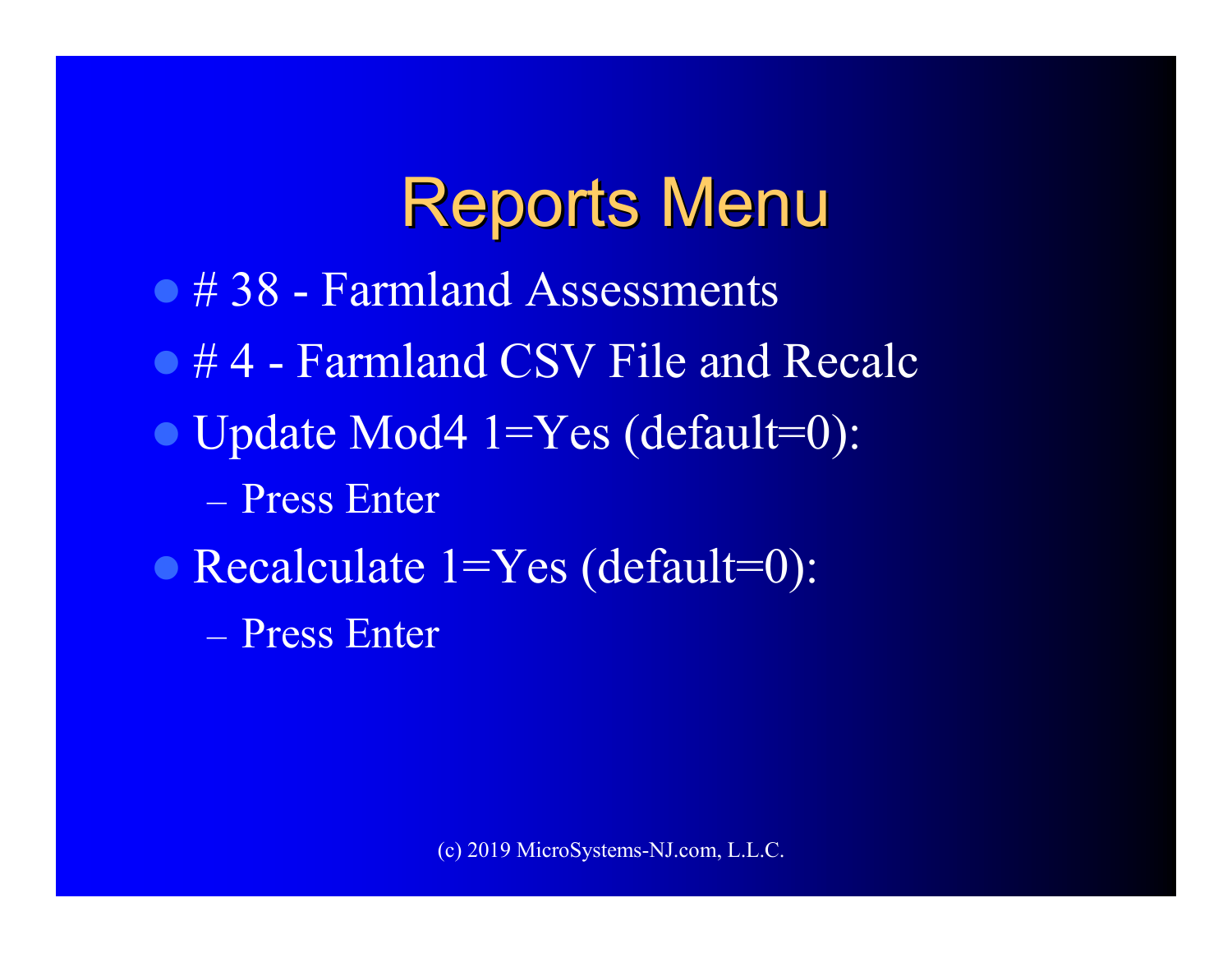# **Summary Display**

24,AW-B,13,APPURTENANT WOOD,38 24,CH-B,23,CROPLAND HARVEST,760 24,CP-B,3,CROPLAND PASTURE,380 24,NA-B,6,NON-APPURTENANT WOOD,133 24,PP-B,10,PERMANENT PASTURE,152 24,3B,34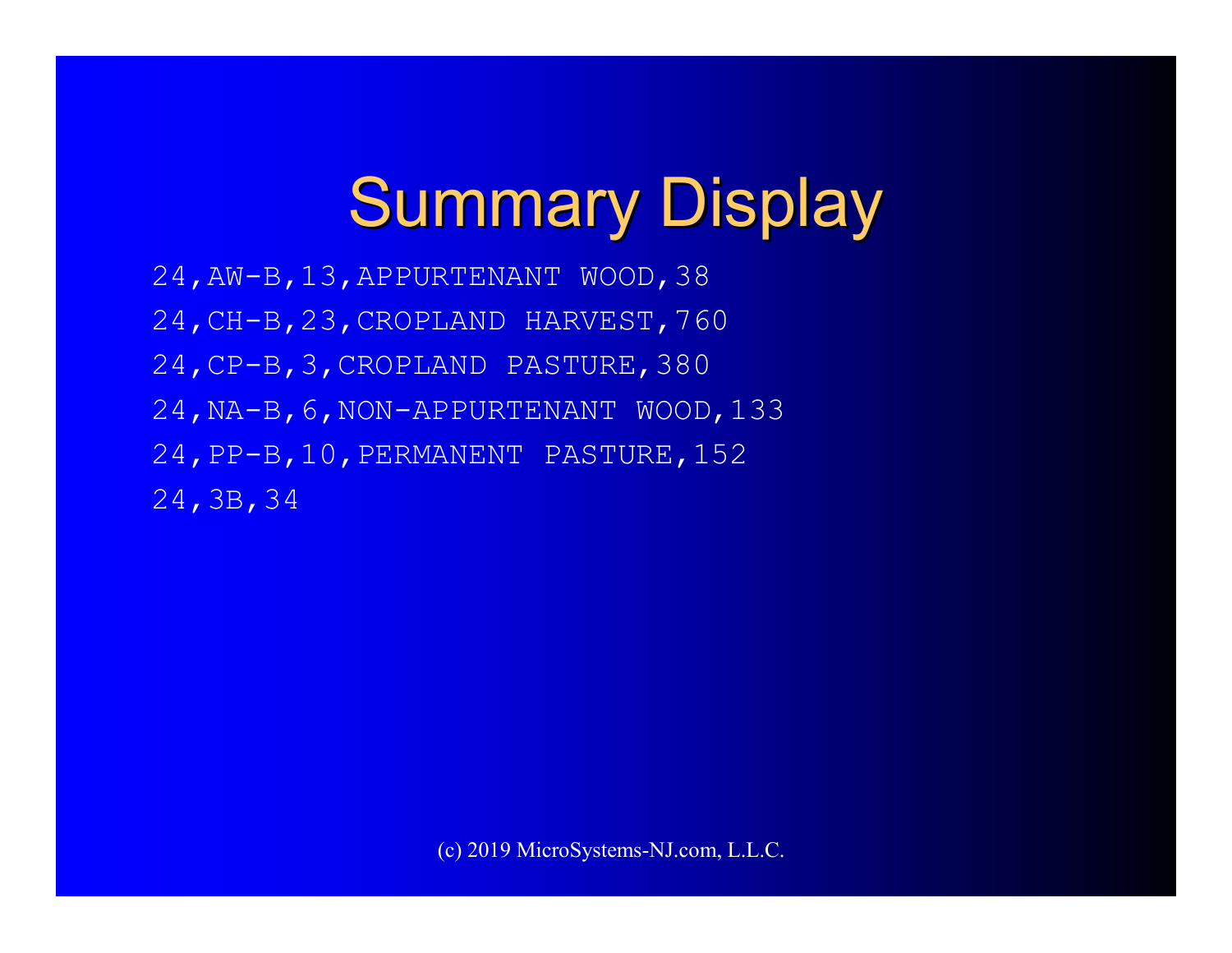## CSV File

farmland.csv has been copied to the Local Drive C:Tmp Folder. Use Menubar, Window, Open C:Tmp, to view this file. Use (abc) Icon to see Menubar.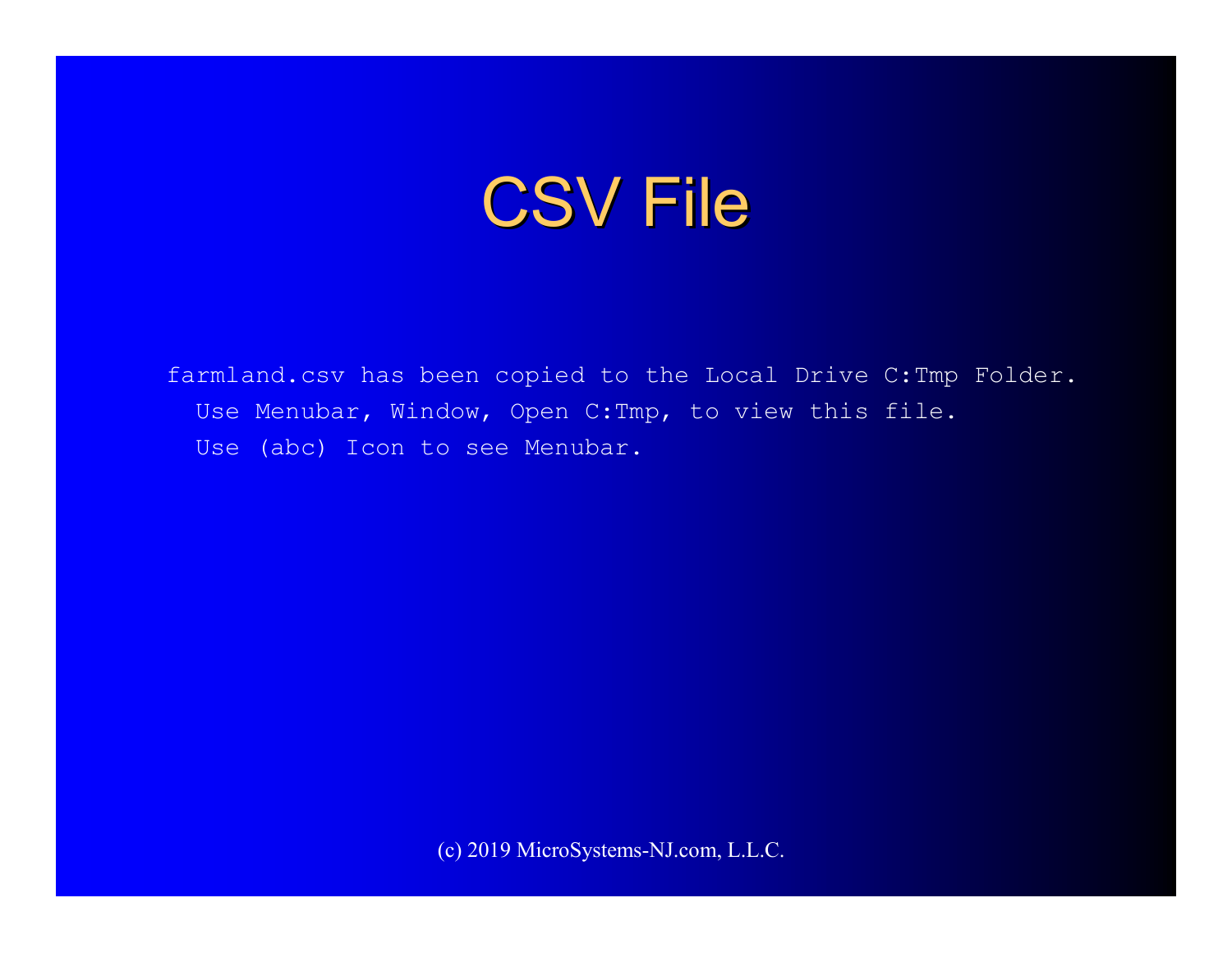# Toolbar

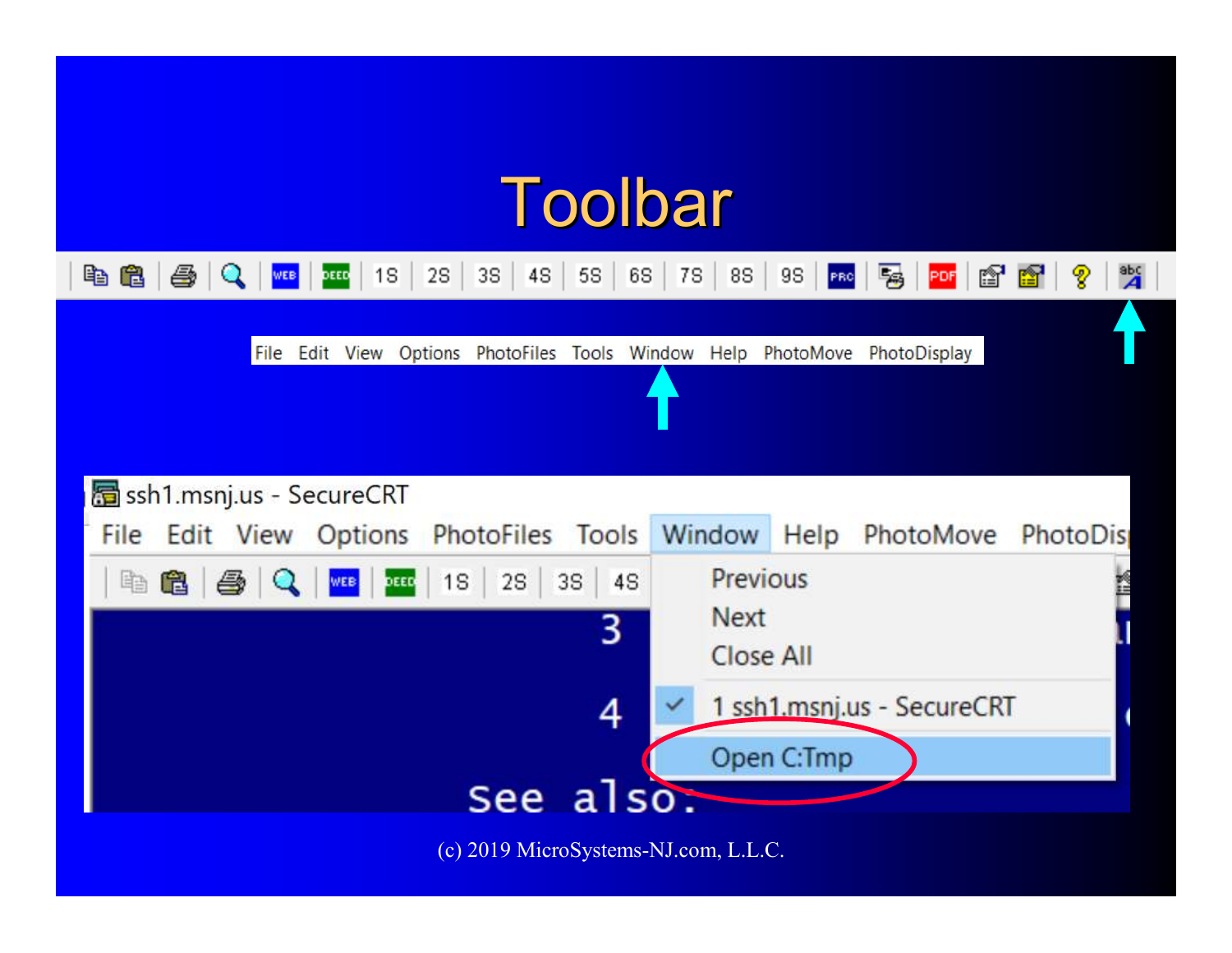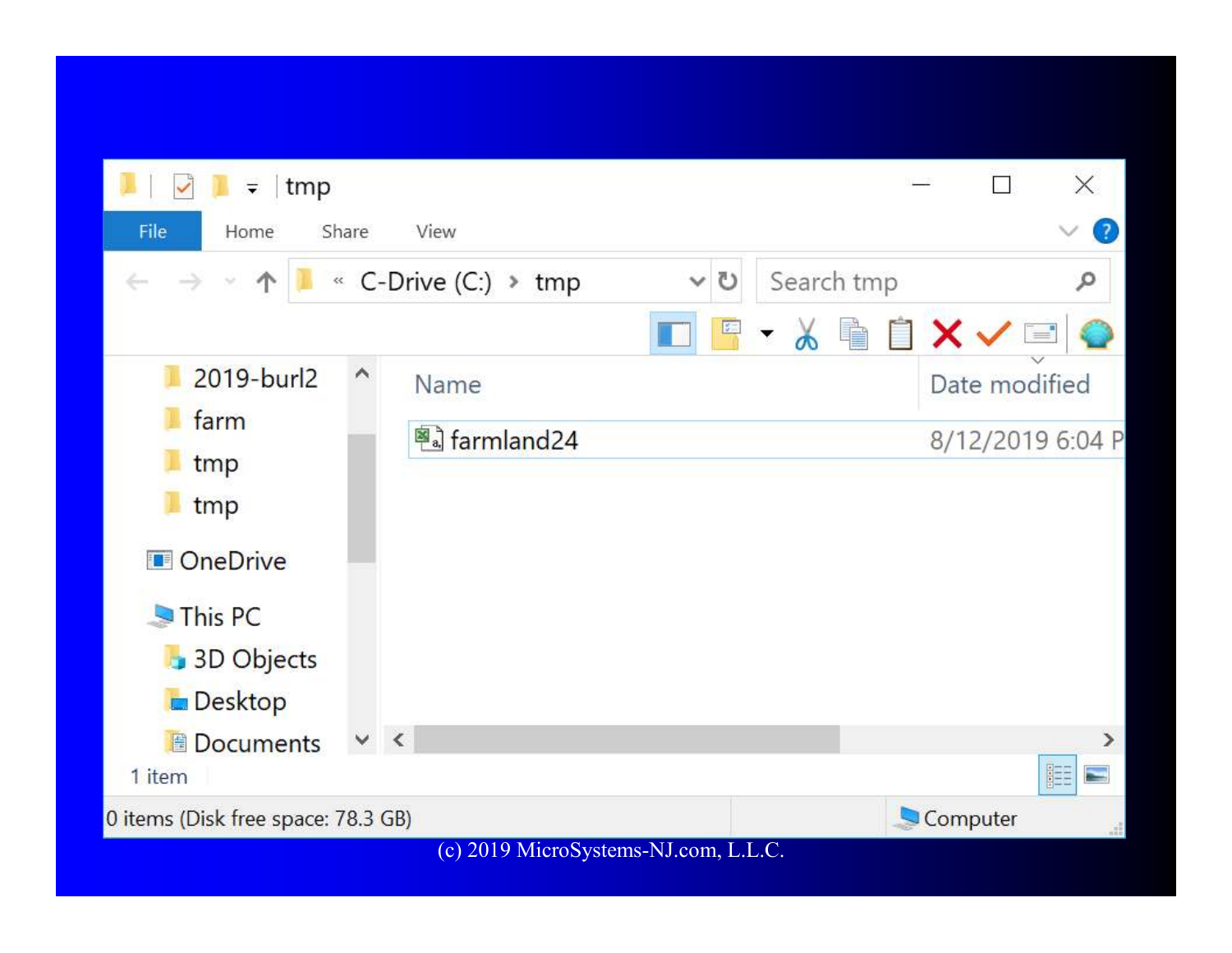# Clean-Up Tmp

C:\tmp = Temporary FilesMove or Delete Anything Not Updated Today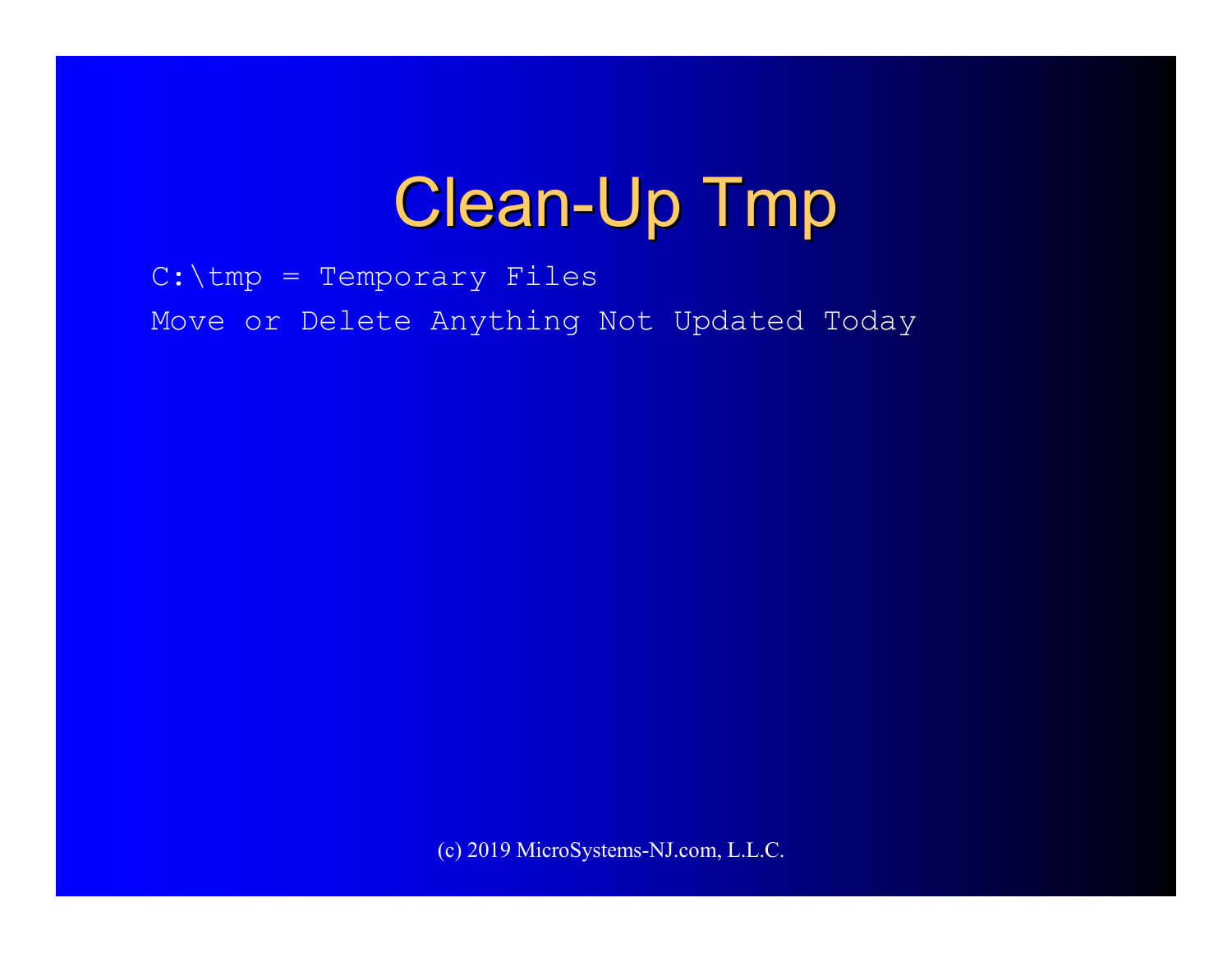|                |                                      |               | ₹          |                                         |           | farmland24 - Microsoft Excel |                         |                         |                        |                                 |                |             |
|----------------|--------------------------------------|---------------|------------|-----------------------------------------|-----------|------------------------------|-------------------------|-------------------------|------------------------|---------------------------------|----------------|-------------|
|                | EA                                   | Home          | Insert     | Page Layout Formulas                    |           | Data                         | Review                  | View                    | Developer <sup>0</sup> |                                 |                | $\mathbf x$ |
|                | فأتكن<br>X                           | H <br>Calibri | N<br>$-11$ | $\mathsf{P}$<br>$\overline{\mathbf{v}}$ | M         | A<br>9                       | $\mathsf R$<br>General  | W<br>¥,<br>$\mathbb{A}$ | $\Box$                 | $\Sigma$ - $\frac{\Delta}{2}$ - |                |             |
|                | h<br>Paste                           | B             |            | $\mathbf{A}^{\top}$<br>$\mathbf{A}$     | 312 T     | $-21$                        | \$<br>$\%$<br>$\star$ . | ,<br><b>Styles</b>      | Cells                  |                                 | $\mathbf{a}$ . |             |
|                |                                      | <br>hH∤*      | ⇘<br>$- A$ |                                         |           |                              | 6.8                     |                         |                        | 2.                              |                |             |
|                | $\overline{\mathbb{R}}$<br>Clipboard |               | Font       | $\overline{\mathcal{M}}$                | Alignment | L <sup>29</sup>              | Number                  | 亙                       |                        | Editing                         |                |             |
|                | $f_x$<br>Block<br>A1<br>$\sim$<br>▼  |               |            |                                         |           |                              |                         |                         |                        |                                 |                |             |
|                |                                      |               |            |                                         |           |                              |                         |                         |                        |                                 |                |             |
|                | A                                    | B             | C          | D                                       | E         | F                            | G                       | H                       |                        |                                 |                |             |
| 1              | Block                                | Lot           | Q          | $AW-B$                                  | \$38/A    | $CH-B$                       | \$760/A                 | $CP-B$                  | \$380/A                | $NA-B$                          | \$135          |             |
| $\overline{2}$ | 200                                  | 5             | QFARM      |                                         |           | 4.12                         | \$3,131                 |                         |                        |                                 |                | ≣           |
| 3              | 201                                  | 1             | QFARM      |                                         |           | 4.18                         | \$3,177                 |                         |                        |                                 |                |             |
| 4              | 201                                  | 4             | QFARM      |                                         |           | 31.7                         | \$24,092                |                         |                        |                                 |                |             |
| 5              | 215                                  | 15            | QFARM      | 8.73                                    | \$332     | 55                           | \$41,800                |                         |                        |                                 |                |             |
| 6              | 302.15                               | 10            | QFARM      | 2                                       | \$76      | 63.44                        | \$48,214                |                         |                        |                                 |                |             |
| 7              | 304                                  | 8             | QFARM      |                                         |           |                              |                         | 9                       | \$3,420                |                                 |                |             |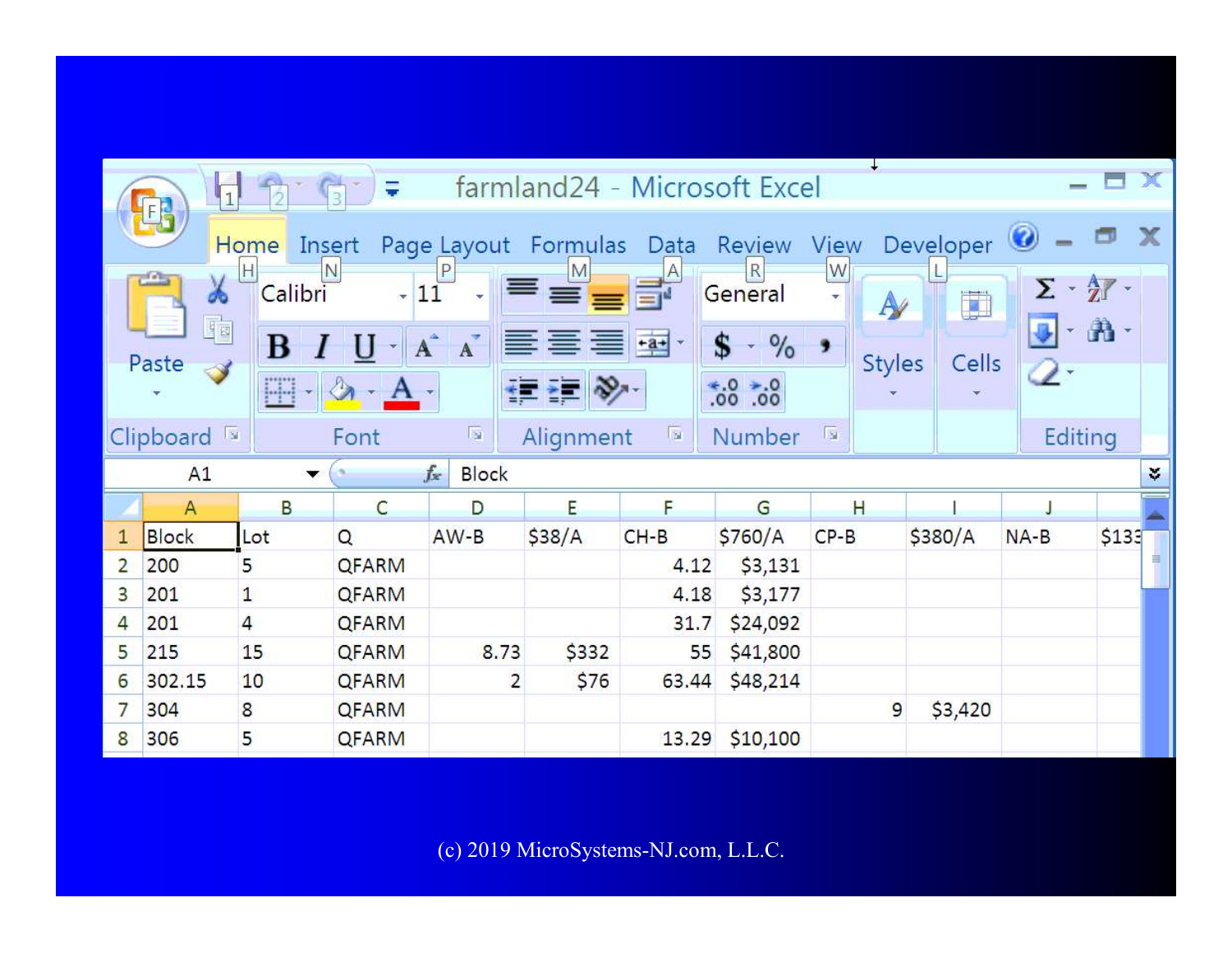# Bold Line 1

|                   |   | Clipboard<br><b>B</b> |         | Font         | <b>Car</b>    |        |        |               |
|-------------------|---|-----------------------|---------|--------------|---------------|--------|--------|---------------|
|                   |   | A1                    | $\cdot$ |              | Block.<br>fs. |        |        |               |
|                   |   | A                     | в       | с            | Ð             | Е      | F      | G             |
| <b>Click Here</b> |   | Block                 | Lot     | Q            | $AW-B$        | \$38/A | $CH-B$ | \$760/A       |
|                   | 2 | 200                   | 5       | QFARM        |               |        | 4.12   | \$3,131       |
|                   |   | 201                   |         | QFARM        |               |        | 4.18   | \$3,177       |
|                   | 4 | 201                   | 4       | <b>QFARM</b> |               |        | 31.7   | \$24,092      |
|                   | 5 | 215                   | 15      | QFARM        | 8.73          | \$332  | 55     | \$41,800      |
|                   | 6 | 302.15                | 10      | <b>QFARM</b> | $\mathbf{2}$  | \$76   | 63.44  | \$48,214      |
|                   |   | 304                   | 8       | QFARM        |               |        |        |               |
|                   |   | <b>Inne</b>           |         | OFADAL       |               |        |        | 13.30 610.100 |

**Then, Hold Ctrl and Hit B (Ctrl-B) = Bold**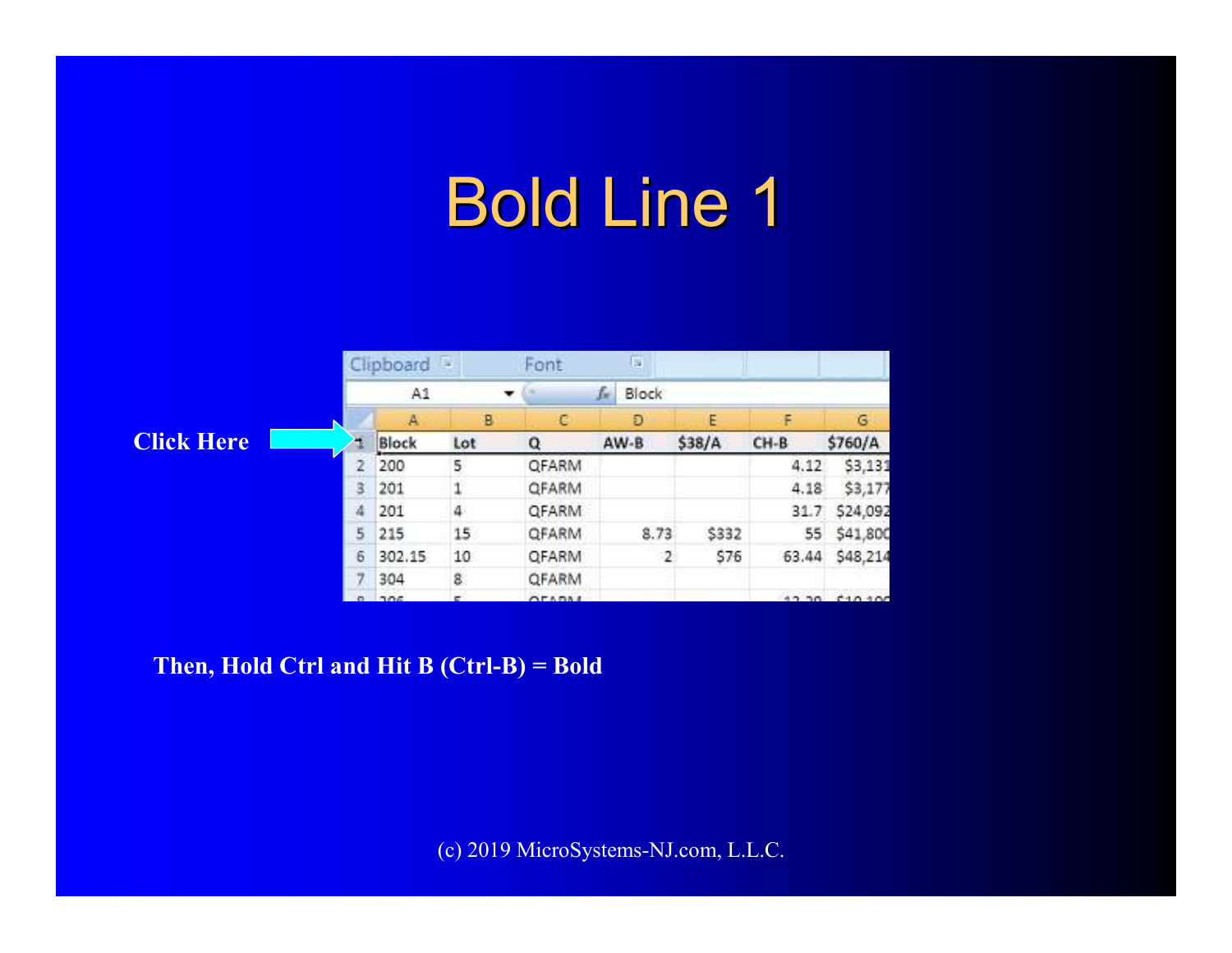#### Freeze Panes

#### **Click Here**

|               | C <sub>2</sub> | ▼   |               |        |        |       |
|---------------|----------------|-----|---------------|--------|--------|-------|
|               | $\mathbb A$    | B   | с             | D      | Ε      |       |
| $\mathbbm{1}$ | Block          | Lot |               | $AW-B$ | \$38/A | CH-B  |
| 2             | 200            |     | <b>JFAGIM</b> |        |        | 4.12  |
| 3             | 201            |     | <b>QFARM</b>  |        |        | 4.18  |
| 4             | 201            | 4   | QFARM         |        |        | 31.7  |
| 5             | 215            | 15  | <b>QFARM</b>  | 8.73   | \$332  | 55    |
| 6             | 302.15         | 10  | QFARM         | $-2$   | \$76   | 63.44 |
| $\tau$        | 304            | 8   | <b>QFARM</b>  |        |        |       |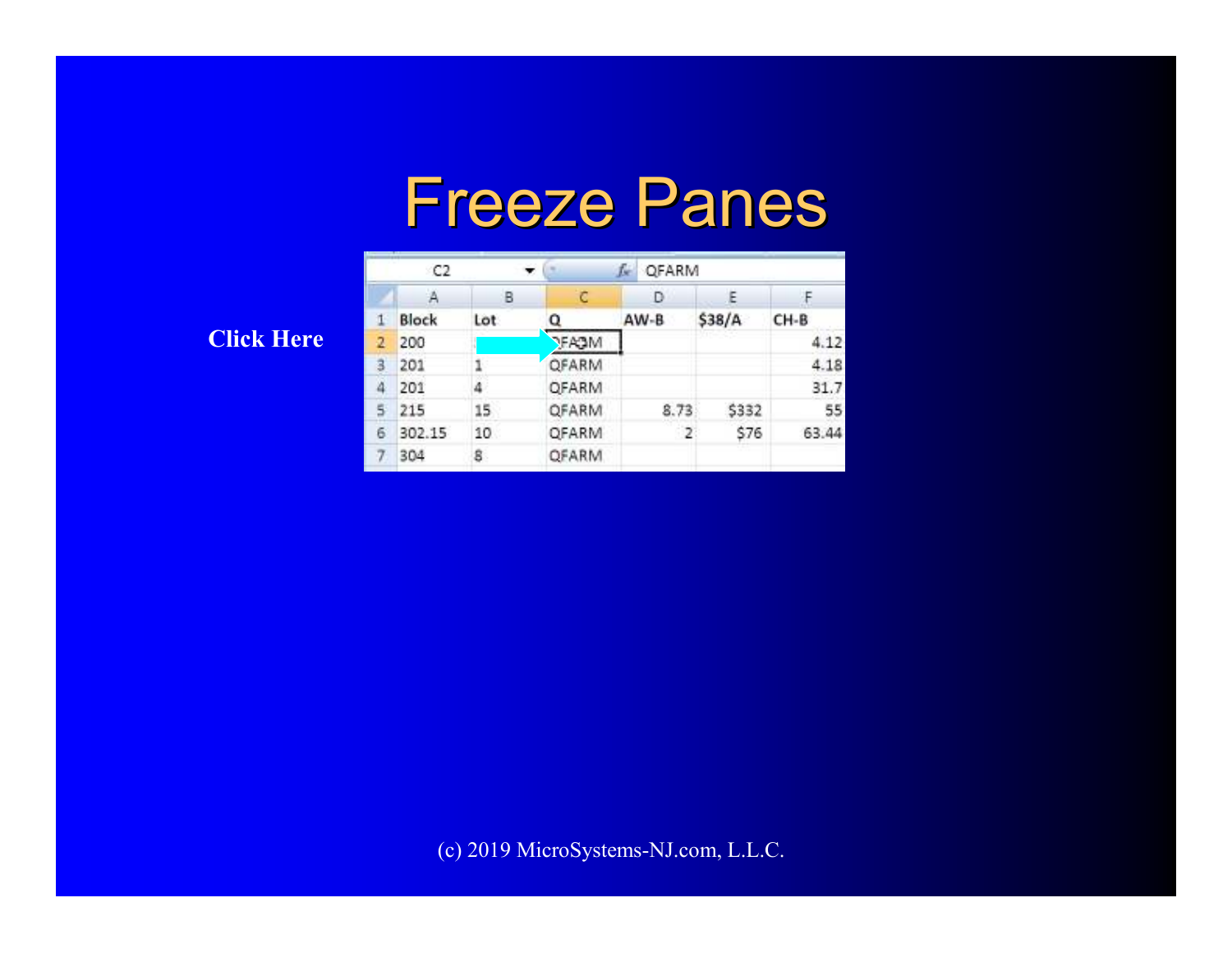#### Click View, Window, Freeze Panes, Freeze Panes Again

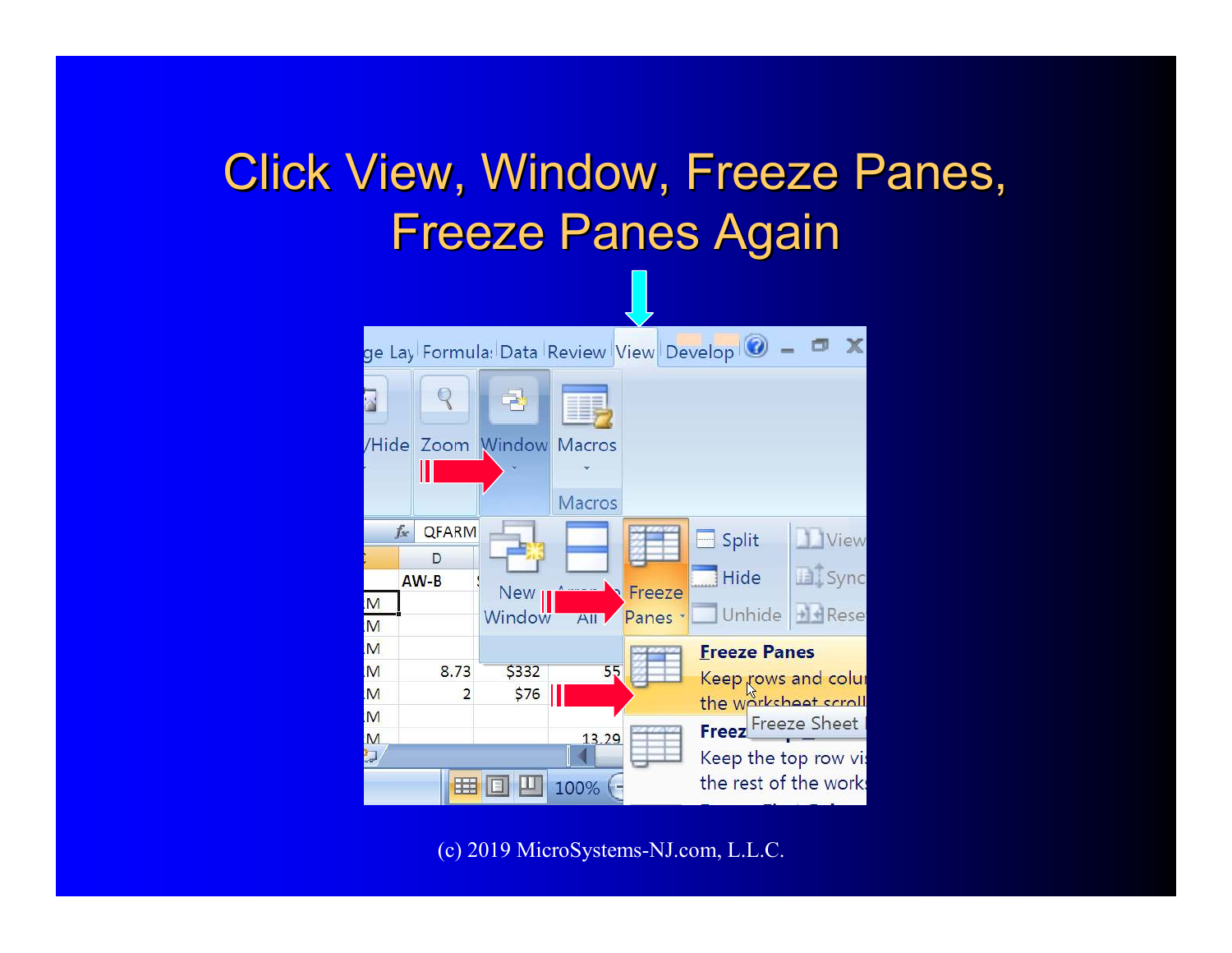#### Auto Column Width All

#### **Click Corner**

**Double-Click Vertical Line Between A and B**

|   | Α1    |   |              |  |  |  |  |
|---|-------|---|--------------|--|--|--|--|
|   |       |   | C            |  |  |  |  |
|   | Block |   |              |  |  |  |  |
| 2 | 200   | 5 | <b>QFARM</b> |  |  |  |  |
| 3 | 201   | 1 | <b>QFARM</b> |  |  |  |  |
| 4 | 201   |   | <b>QFARM</b> |  |  |  |  |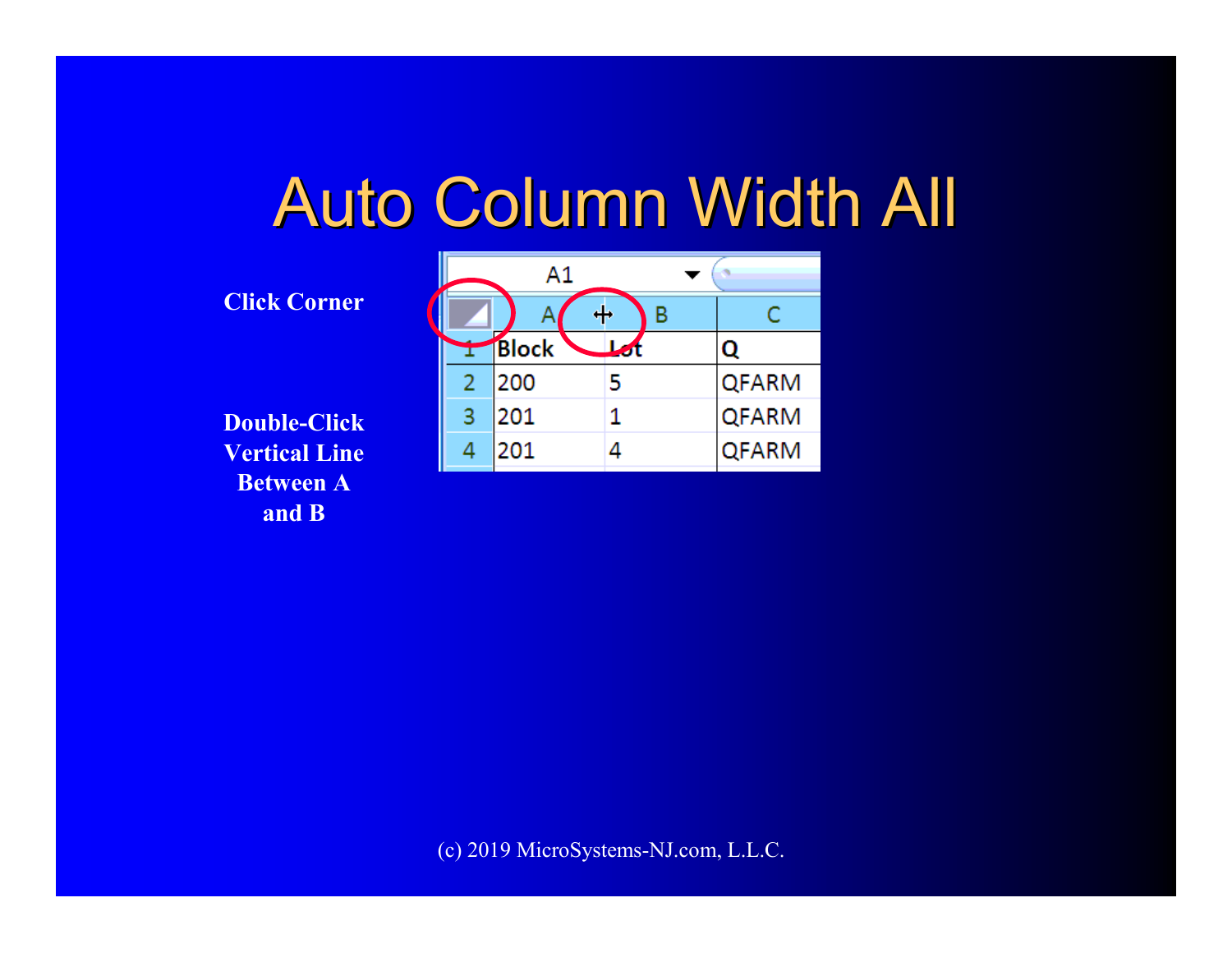

Go to "farmland24.csv"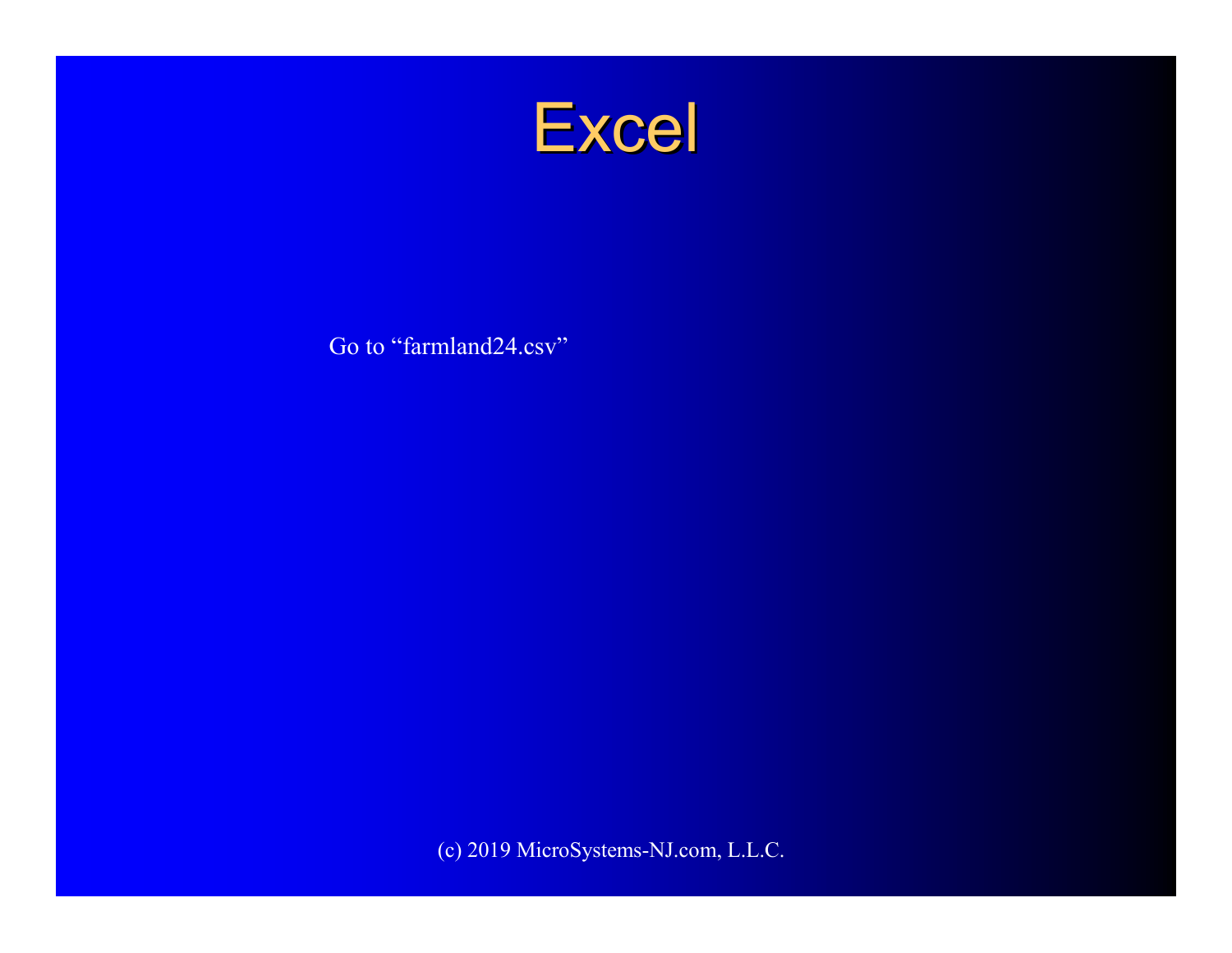# Column Headings

- Lot Dim Mod4 Description of Lot
- Acres Size of Lot in CAMA
- Tot Total of each Farmland Type
- Diff Difference between CAMA Acres and<br>Total of each Farmland Type Total of each Farmland Type
- Tot Total Value of each Farmland Type
- M4 Mod4 Value
- PRC CAMA Value
- Diff Difference between CAMA Value and<br>Mod4 Mod<sub>4</sub>